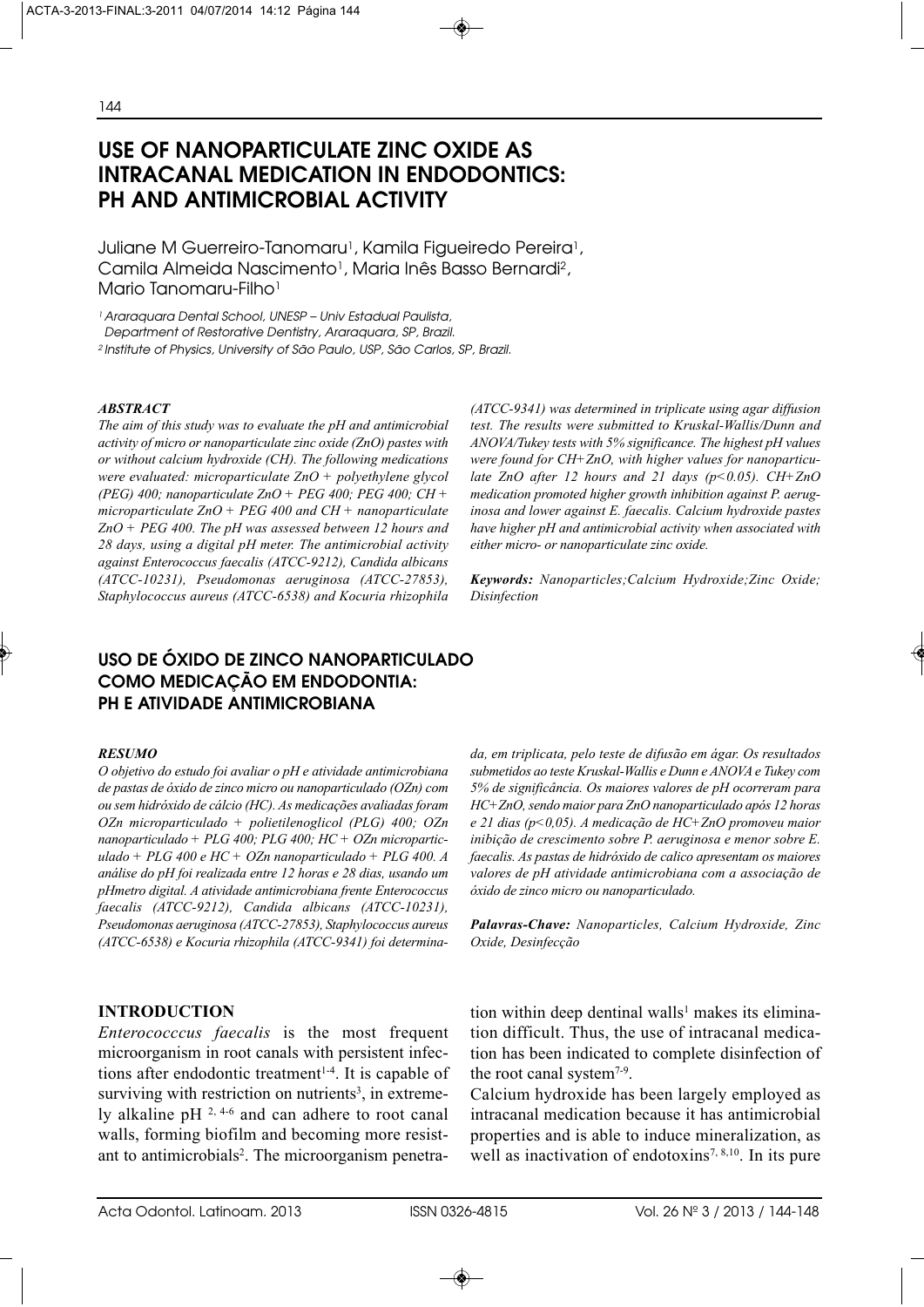form, its pH is  $12.5$  to  $12.8<sup>11</sup>$ . Notwithstanding, *Enterococcus faecalis* may show resistance against it because of its pH homeostasis capacity5.

With the aim of increasing the action of calcium hydroxide on resistant microorganisms, its association with other substances has been indicated. The antimicrobial activity of zinc oxide against the strains *K. rhizofila, S. aureus, S. epidermidis, E.coli* has already been verified<sup>12</sup>.

Nanotechnology applied to endodontics may contribute to controlling infection because of its biocidal action<sup>13</sup>. Zinc oxide nanoparticles may act as antimicrobial agents against a broad spectrum of microorganisms<sup>14-22</sup>. The production of reactive oxygen species (ROS) and the penetration of the nanoparticles in either the cytoplasm or the outer membranes may explain such capacity so that the antimicrobial activity of zinc oxide is inversely proportional to the size of its particles<sup>17, 23</sup>. Nanoparticulate zinc oxide shows ability to inhibit *C. albicans*<sup>15</sup> and pathogens such as *P. gingivalis, P. intermedia , F. nucleatun* and *A. actinomycetemcomitans*19. It also has an effect on reducing the biofilm of *Enterococcus faecalis*18. Additionally, the antimicrobial activity of an endodontic cement was increased by adding nanoparticulate zinc oxide, and the reduction of *Enterococcus faecalis* adhesion to root dentin was also verified<sup>14</sup>.

The aim of this study was to evaluate calcium hydroxide pastes associated with either micro or nanoparticulate zinc oxide regarding pH and antimicrobial activity.

# **MATERIAL AND METHODS**

Intracanal medications were divided into 5 groups according to their composition (Table 1). For groups 1 and 2, polyethylene glycol was added until a creamy consistency was obtained. For groups 4 and 5, 2.5 g of calcium hydroxide and 0.5 g of zinc oxide were used. They were manipulated using polyethylene glycol to obtain a creamy consistency.

# *pH assessment*

Intracanal medication (n=10) was inserted in polyvinylchloride tubes (1cm long x 1mm inner diameter). The tubes were immersed in plastic flasks containing 10 ml deionized water, whose pH had previously been assessed. The flasks were closed and kept at 37ºC. The pH of the solution was determined with the aid of a pH meter (Digimed DM-21, Digicrom Analítica Ltd., São Paulo, Brazil), previously calibrated at a controlled temperature and kept at about 25ºC (Guerreiro-Tanomaru et al. 2012). The pH was analyzed after 12 hours, 24 hours; 3, 7, 14, 21 and 28 days. The data obtained were submitted to ANOVA and Tukey tests, with 5% level of significance.

# *Agar diffusion test*

Standardized suspensions  $(1 \times 10^6 \text{ CFU mL}^{-1})$  of *Enterococcus faecalis* (ATCC-9212), *Candida albicans* (ATCC-10231), *Pseudomonas aeruginosa* (ATCC-27853), *Staphylococcus aureus* (ATCC-6538) and *Kocuria rhizophila* (ATCC-9341) were obtained using a spectrophotometer. Triptic Soy Agar (TSa; DIFCO) culture medium and the microorganism inoculums were plated onto Petri plates in double layer. After solidification, five wells (4 mm diameter) were made and filled with the intracanal medications. For each medication and microorganism, 3 replicates were performed  $(n = 3)$ . The plates were kept at room temperature for 2 hours to obtain the pre-diffusion of the substances, and then incubated at 37°C for 24 hours in microaerophily. After the incubation period, TTC gel was prepared with 1% agar (Difco) and 0.05% of triphenyltetrazolium chloride (Merck KgaA, Darmstadt, Germany. Aliquots of 5 ml were added to plates to colour the viable cells and facilitate the reading of the zones of inhibition,24,26. After the solidification, the samples were incubated at 37°C for 30 minutes. Images of the wellilluminated Petri dishes against a blue background, to contrast with the red color of the viable colonies, were digitized and the diameters of the zones of inhibition around each well were measured using the Image Tool software (UTHSCSA Image Tool for

| Table 1: Division of the experimental groups. |  |
|-----------------------------------------------|--|
|-----------------------------------------------|--|

| <b>Groups</b> | <b>Intracanal Medication</b>                                                  |
|---------------|-------------------------------------------------------------------------------|
| Group 1       | Microparticulate Zinc Oxide* + Polyethylene glycol 400                        |
| Group 2       | Nanoparticulate Zinc Oxide ** + Polyethylene glycol 400                       |
| Group 3       | Polyethylene glycol                                                           |
| Group 4       | Calcium Hydroxide* + Microparticulate Zinc Oxide +<br>Polyethylene glycol 400 |
| Group 5       | Calcium Hydroxide + Nanoparticulate Zinc Oxide +<br>Polyethylene glycol 400   |
|               | * Sigma - Aldrich Brasil Ltd., São Paulo, SP, Brazil                          |

Institute of Physics of São Carlos USP- São Carlos, SP, Brazil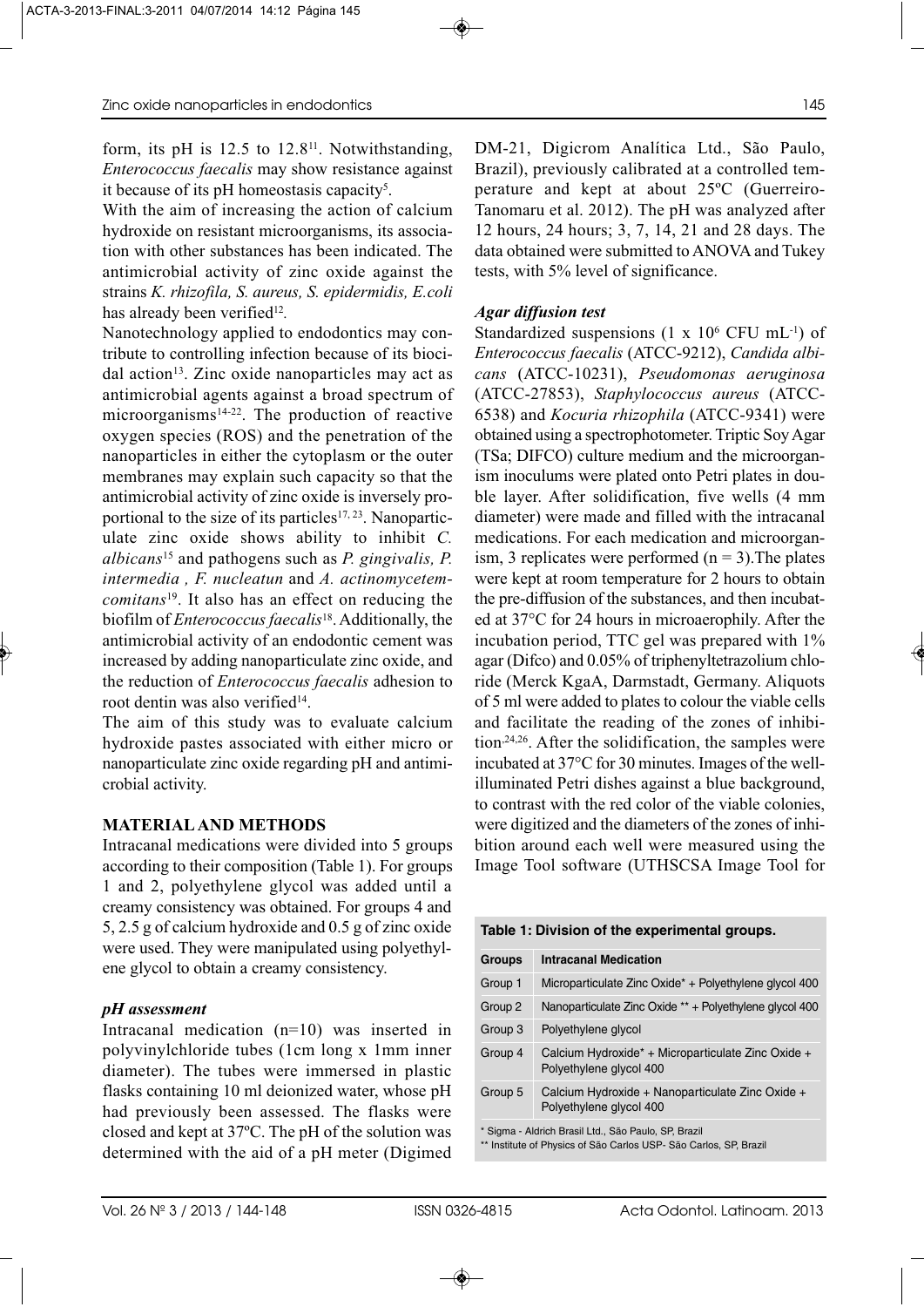Windows, version 3.0).The results were submitted to Kruskal-Wallis and Dunn tests, with a 5% level of significance.

# **RESULTS**

Table 2 shows the values obtained during the pH assessments at 12h, 24h, 3, 7, 14, 21 and 28 days.



*Fig. 1: Means and standard deviations of microorganism growth inhibition zones evaluated through agar diffusion test. Different letters indicate statistically significant differences among the materials for each microorganism (p<0.05).*

The highest values were verified in the calcium hydroxide pastes with added zinc oxide; the paste containing nanoparticulate zinc oxide was higher than that with microparticulate ZnO only after 12 hours and 21 days ( $p<0.05$ ). Pure polyethylene glycol 400 exhibited intermediate values and differed significantly from the zinc oxide pastes ( $p<0.05$ ).

> In the evaluation of the antimicrobial activity through the agar diffusion test, the largest zones of inhibition were observed in the groups with calcium hydroxide with addition of either micro- or nanoparticulate zinc oxide. *C. albicans, E. faecalis* and *S. aureus* had the largest zones of inhibition in the associations of calcium hydroxide with zinc oxide, although without statistical difference when compared to zinc oxide pastes  $(p>0.05)$ . Fig. 1 illustrates the means and standard deviation of the zones of growth inhibition of the microorganisms for each intracanal medication evaluated.

|                 | <b>MICRO ZnO</b><br>$+$ PEG 400 | <b>NANO ZnO</b><br>+ PEG 400 | <b>PEG 400</b>     | $CaOH, +$<br>$MICRO ZnO +$<br><b>PEG 400</b> | $CaOH, +$<br>NANO ZnO +<br><b>PEG 400</b> |
|-----------------|---------------------------------|------------------------------|--------------------|----------------------------------------------|-------------------------------------------|
| 12 <sub>h</sub> | 7.548 (0.228)                   | 7.995 (0.089)                | 8.167 (0.166)      | 10.66 (0.156)                                | 11.05 (0.136)                             |
| 24 h            | 7.796 (0.079)<br>в              | 7.881 (0.145)<br>R           | 8.013 (0.187)      | 10.46 (0.086)                                | 10.53 (0.082)                             |
| 3 days          | 7.608 (0.162)<br>B              | 7.654 (0.251)<br>в           | 7.621 (0.212)<br>в | 10.94 (0.045)                                | 10.99 (0.052)                             |
| 7 days          | 7.212 (0.135)                   | 7.752 (0.160)                | 8.235 (0.184)      | 10.79 (0.158)                                | 10.96 (0.086)                             |
| 14 days         | 7.783 (0.1026)                  | 7.834 (0.061)                | 8.252 (0.071)<br>в | 10.98 (0.065)                                | 11.06 (0.070)                             |
| 21 days         | 7.887 (0.149)                   | 7.851 (0.084)                | 8.267 (0.107)      | 10.56 (0.39)<br>в                            | 10.97 (0.053)                             |
| 28 days         | 8.074 (0.28)<br>в               | 7.946 (0.207)                | 8.098 (0.167)<br>в | 10.61 (0.39)<br>в                            | 10.72 (0.053)                             |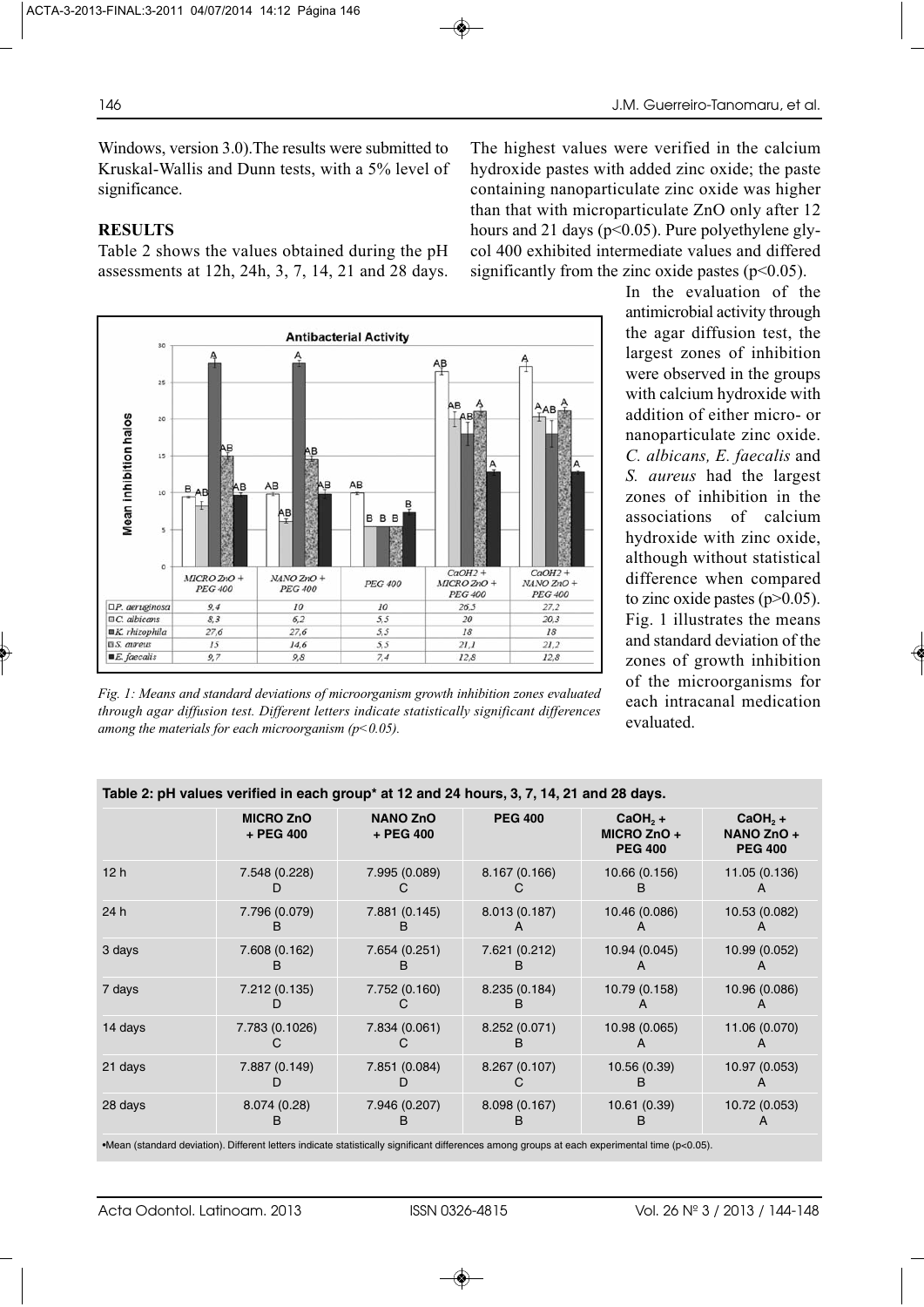### **DISCUSSION**

The agar diffusion method is used to evaluate the antimicrobial activity of dental materials because it is a simple method enabling the evaluation of endodontic cements, intracanal medications and irrigant solutions against several microorganisms25, 26. However, the results may be influenced by the physical-chemical properties of the material evaluated, nature of the culture medium, composition, pH and thickness of the medium<sup>27</sup>.

The use of calcium hydroxide as intracanal medication contributes to the reduction of the endodontic infection<sup>28, 29</sup> and periapical repair<sup>30</sup>. The antimicrobial activity of nanoparticulate zinc oxide on several microorganism strains has been demonstrated by several studies<sup>16-18, 20-22</sup>. Yamamoto verified that the small size of the particles and the powder concentration increases the antimicrobial activity of the zinc oxide on *S. aureus* and *E. coli22*. In our study, either micro- or nanoparticulate zinc oxide when only added to polyethylene glycol 400 showed similar mean values for zones of inhibition, regardless of the size of the particles, but they were not higher than calcium hydroxide.

Notwithstanding, calcium hydroxide produced larger growth inhibition zones when associated with nanoparticulate zinc oxide than with microparticulate zinc oxide. Nanoparticle size may favor the capacity to diffuse through agar; however, no significant difference was found regarding antimicrobial activity. These results suggest that further studies are needed on the antimicrobial activity of the pastes.

Nanoparticulate zinc oxide promotes the growth inhibition of six species of microorganisms, including *E. faecalis*, with the highest antimicrobial activity against *S. Aureus*31, in accordance with Raghupathi et al., 201117. In the presence of planktonic *S. aureus* cell suspension*,* antibacterial effect increased as zinc oxide particle diameter decreased<sup>23</sup>.

The nanoparticles of zinc oxide showed good performance on the reduction of *E. faecalis* biofilm, maintaining antibacterial activity for up to 90 days18. Bacterial death in contact with zinc oxide nanoparticles can be explained by damage to the cell membrane followed by depression of the activity of some enzymes of the membrane32.

*Enterococcus faecalis* was the microorganism with the highest resistance to the action of calcium hydroxide-based medication. This result may be related to its survival capacity in environments with high pH levels<sup>5, 6</sup>. Calcium hydroxide in aqueous medium can increase pH up to 12.5<sup>33</sup>. pH values between 10.5 and 11 were verified in the calcium hydroxide-based intracanal medications in this study. The presence of either micro- or nanoparticulate zinc oxide with added calcium hydroxide did not influence the pH values, except at 21 days, when the microparticulate composition was less alkaline.

The different vehicles for calcium hydroxide in intracanal medications such as polyethylene glycol 400, camphorated paramonochlorophenol and distilled water did not influence the pH values of the pastes<sup>34</sup>. However, the use of a viscous vehicle in the composition of calcium hydroxide-based paste can continue releasing of hydroxyl ions<sup>35</sup>, maintaining higher pH levels for longer periods of time. The results of the study suggested that calcium hydroxide pastes with micro or nanoparticulate ZnO can favor the antimicrobial activity of calcium hydroxide-based intracanal medication. However, calcium hydroxide medication without zinc oxide has not been studied, warranting further studies.

It is concluded that high values of pH and antimicrobial activity are verified in  $Ca(OH)_{2}$  medications with either micro- or nanoparticulate ZnO, suggesting that these associations can be used as intracanal medications.

#### **CORRESPONDENCE**

Dr.Mário Tanomaru Filho, Disciplina de Endodontia, Faculdade de Odontologia de Araraquara, UNESP, Rua Humaitá, 1680, CEP: 14801-903 Araraquara, SP, Brasil. tanomaru@uol.com.br